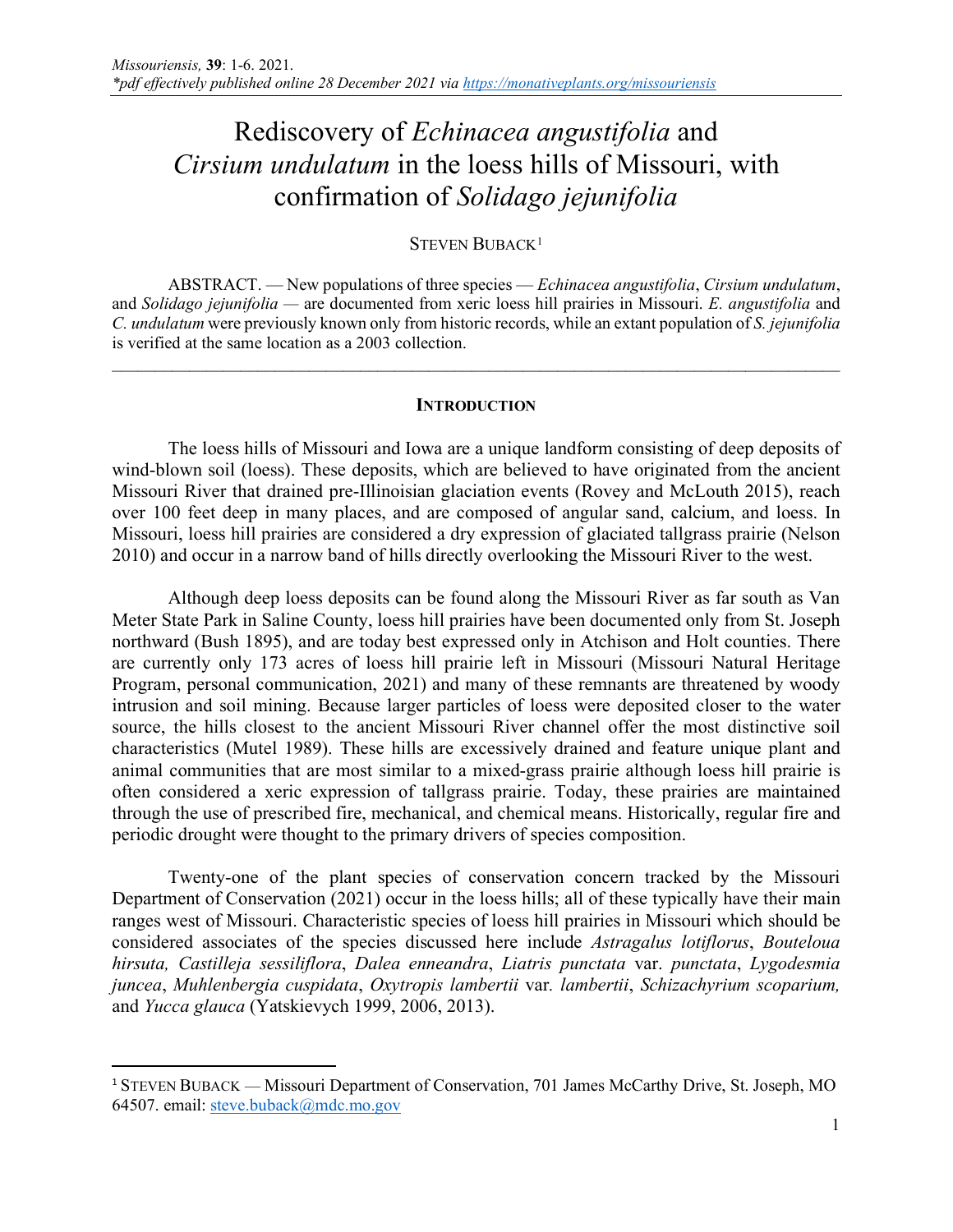Over the past ten years, two species have reappeared as a constituent of the Missouri loess hills flora after a long hiatus: *Echinacea angustifolia* and *Cirsium undulatum*. A third species, *Solidago jejunifolia*, was recently described and reported in Missouri from herbarium specimens. Field work has confirmed the persistence of this species in the loess hills of Missouri.

# **1.** *Echinacea angustifolia* **DC.**

*Echinacea angustifolia*, narrow-leaved purple coneflower (**Figure 1**), is primarily a Great Plains species, distributed from Manitoba and Saskatchewan (Urbatch et al. 2006), south to northeastern New Mexico and Texas. Range-wide, the species is ranked as G4 (Apparently Secure), but is considered critically endangered (S1) in Iowa (NatureServe 2021). It is most similar to *E. pallida*, but is separated by its short (<4 cm), spreading rays and yellow pollen (Yatskievych 2006, GPFA 1986; see also **Figure 1**). It is considered a characteristic member of the Great Plains flora with the majority of occurrences found on dry, rocky prairies (GPFA 1986).

The documentation of this species in Missouri has been sporadic. It was first discovered in 1961, in a private remnant prairie near Taberville Prairie Conservation Area in St. Clair County (Tropicos 2021: MO-2109569). In 1963, Victor Muehlenbach collected a waif (Tropicos 2021: MO-2109566) in the Baden Freight Yards in St. Louis; this area was a fertile site for many exotic species prior to widespread use of herbicides (Muehlenbach 1979). In 1965 a specimen was collected from a roadside north of Cape Girardeau in Cape Girardeau County (Missouri Natural Heritage Program, personal communication, 2021). Overall, this species has been frequently reported but seldom verified within the state, and Yatskievych (2006) considered the species introduced in Missouri. For a full history of *E. pallida* and related species in Missouri see Yatskievych (2006).



**Figure 1**: *Echinacea angustifolia* inflorescence, showing spreading ray florets and yellow pollen, with *Agopostemon* visitation. Star School Prairie Conservation Area. Photo by the author, 17 June 2016.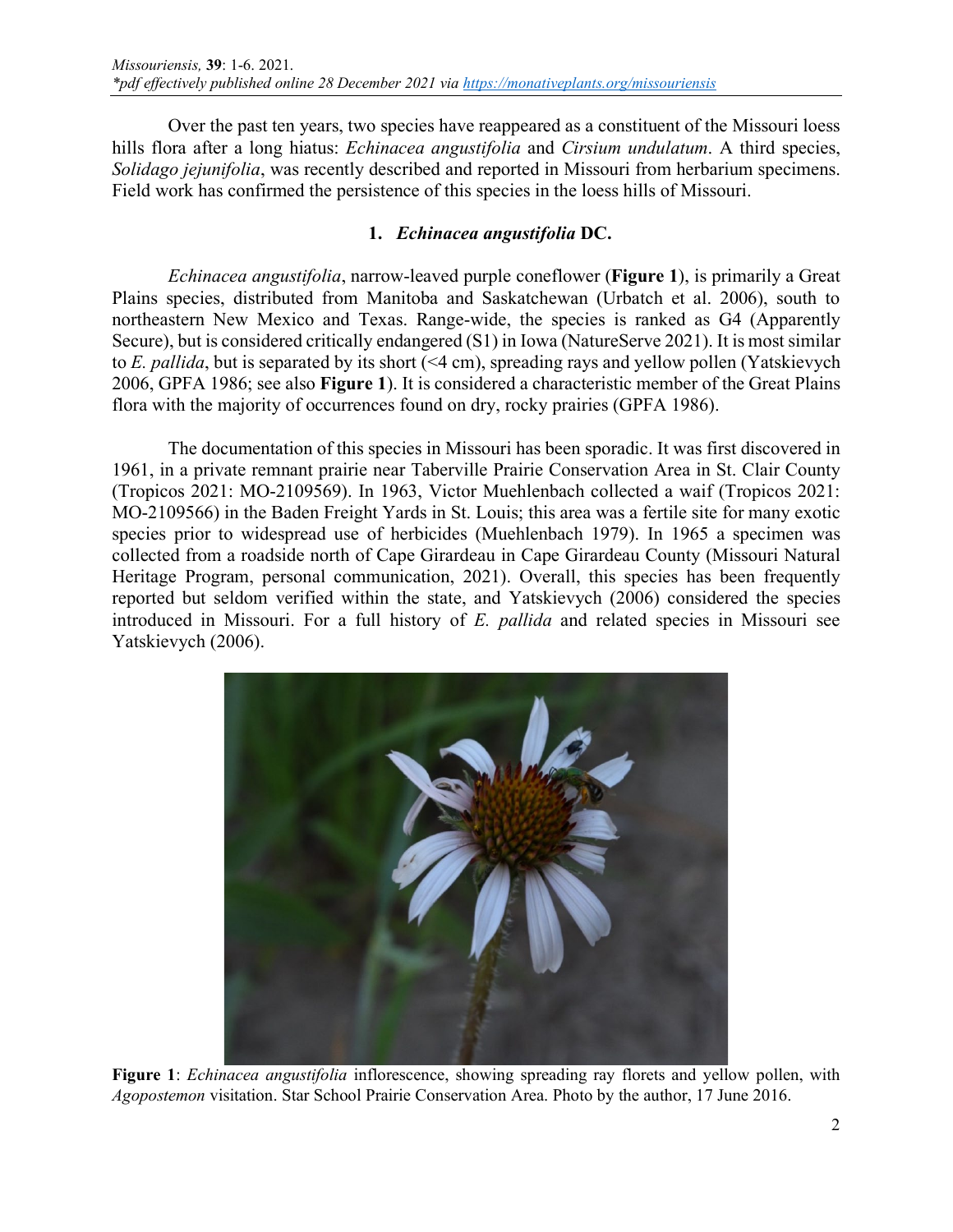*Echinacea angustifolia* was first located in a native habitat in Missouri in 2014, when several flowering specimens were noted adjacent to a historic roadcut through a loess hill prairie at Star School Hill Prairie Conservation Area in Atchison County. Several botanists verified this occurrence in the following few years, including George Yatskievych and an independent discovery by Justin Thomas (Ladd and Thomas 2015). A voucher specimen was collected by the author in 2016 (*Buback 16-006*, *hb buback*). The species has since been noted on steep side slopes in remnant loess hill prairie at Star School Hill Prairie Conservation Area and on a separate property 1.5 km to the south, where it was discovered in 2020. These loess hill prairies are well botanized, so it is surprising that such a conspicuous species would have gone undetected until now. *Echinacea pallida* is generally not present in loess hill prairies, and pollen color and morphology clearly separate the two species. The yellow pollen and spreading rays of *E*. *angustifolia* are apparent in **Figure 1**, whereas E. pallida has white pollen and drooping rays.

One possible explanation for the occurrence of *E*. *angustifolia* at the site is propagule transport from extant populations in Iowa or Nebraska, which is further supported by the appearance of individuals on the south tract of Star School Hill Prairie Conservation Area in 2020. There were no known equipment movements or other vectors during this time to suggest that the migration is human-facilitated. Additionally, Bush (1895) did not mention this species in the loess hills, lending credence to the idea of a more recent establishment. No site contains more than 10 individuals, and populations should continue to be monitored and protected.

## **2.** *Cirsium undulatum* **(Nutt.) Spreng.**

 *Cirsium undulatum*, wavyleaf thistle, is a widespread species that occurs throughout the western and northern United States and adjacent western Canada (Kiel 2006). This perennial thistle has both leaf surfaces covered with a wooly pubescence (**Figure 2**). The species is secure (G5) from a rangewide perspective, although both Missouri and Iowa consider the species Critically Imperiled (S1) from a state perspective (NatureServe 2021). Throughout most of its range it is considered common, occupying habitats including dry prairies, roadsides, and open disturbed areas (GPFA 1986).

The first collector of *Cirsium undulatum* in Missouri was Benjamin Franklin Bush, who reported it as uncommon near Sheffield, Jackson County in 1894 (Bush 1895). Populations have subsequently been documented along railroad tracks in Jackson and Wayne counties and in St. Louis City, but these populations have not been relocated. These populations could have been adventive from propagules transported by the railroad or remnants of native populations. Art Christ collected a specimen at an unknown locale 3 miles south of Watson, in Atchison County, in 1932 (TROPICOS 3507456). This location is currently part of an entire section of tilled agricultural land, but in 1932 could have been bottomland prairie. Aerial photography from October 1950 shows the area to be a mix of row crop and what could be native pasture or hay prairie. Tom Toney relocated a specimen in Atchison County in 1978 but provided no detailed location information (TROPICOS 3257799). In fall of 2011, short individuals of this species were found in Atchison County along a roadside that had been sprayed with herbicide. These plants consisted of rosettes with the characteristic upper and lower leaf pubescence of the species, but herbicide use prevented flowering.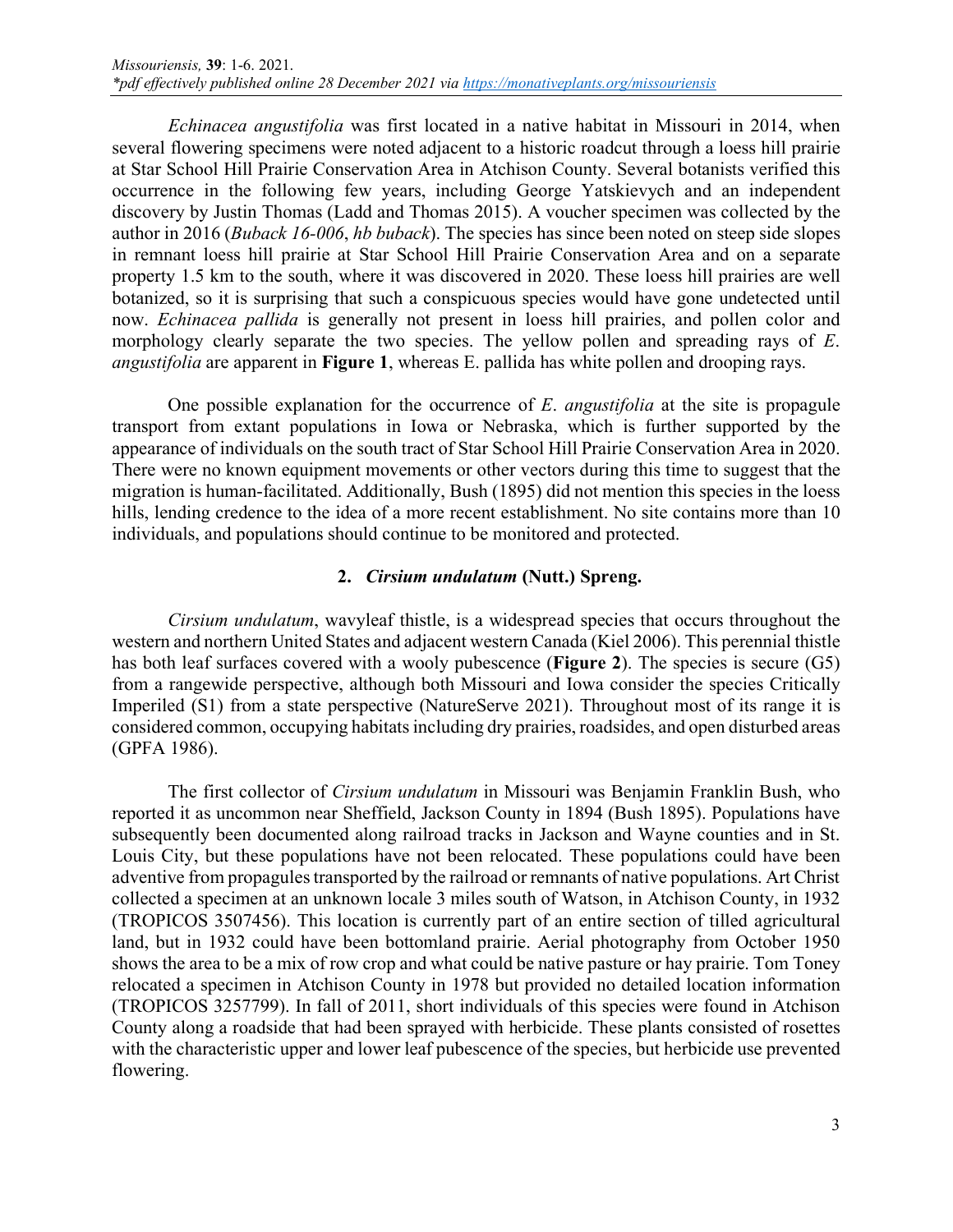Further searching led to the discovery of basal rosettes of the species on the loess hill prairie at the north end of Brickyard Hill Conservation Area in Atchison County, where a single individual bloomed in the fall of 2011. Here the basal rosettes all appeared to be infested with *Trichosirocalus horridus*, a weevil introduced for the biological control of musk thistle (*Carduus nutans*). Over the last ten years, the population has persisted on the loess hill prairies but generally only 10% of the rosettes bloom in any given year. As a drought-tolerant perennial, the species may be able to persist without flowering for some time due to its "deeply seated runner roots that produce adventitious buds" (Keil 2006). Bush (1895) noted that this species was found about halfway up the sides of several loess mounds, as are the current plants.

In the field, individuals of *Cirsium undulatum* were very distinct from other native and exotic thistles, with dense pubescence on abaxial and adaxial surfaces. Plants were most noticeable as basal rosettes, which were widely separated  $(\sim 1 \text{ m})$  from each other, and only flowering sporadically. Flowering plants were typically short  $( $0.5 \text{ m}$ ), blooming from May to August over$ the last 10 years. Counts of rosettes peaked at 26 in 2020, so the population is still precarious. Typical management has allowed the species to persist at the site, but additional monitoring is needed to ensure this species remains a part of the Missouri flora.



**Figure 2.** *Cirsium undulatum*. **A.** Inflorescence; **B.** Leaves and stem. Brickyard Hill Conservation Area. Photos by the author, 30 July 2017.

# **3.** *Solidago jejunifolia* **E.S. Steele**

*Solidago jejunifolia*, sometimes called long-petioled showy goldenrod, is a recently resurrected species in the section *Squarrosae* (Semple et al. 2017). *Solidago jejunifolia* is most similar to *S. speciosa*, from which it differs in having long, thin petioles, especially on basal leaves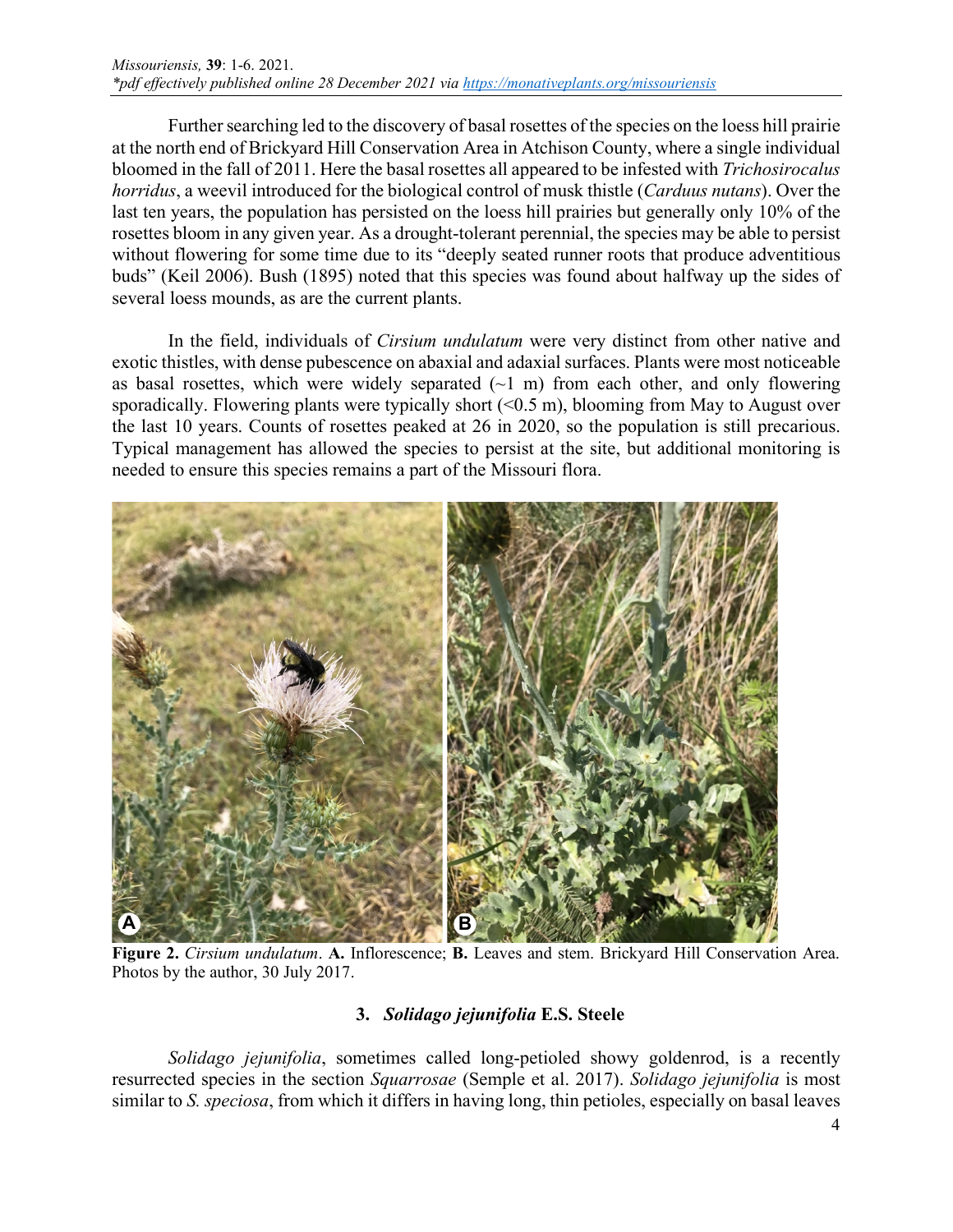(Semple et al. 2017). In their Flora of North America treatment for the genus, Semple and Cook (2006) treated the species as a synonym of *S. speciosa* var. *speciosa*). Yatskievych (2006) notes that the taxon is not known from Missouri. It was first documented from the state in 2017 when Semple redetermined a specimen collected by the late Jack Harris in Atchison County from Star School Hill Prairie Conservation Area in 2003 (Semple 2017), but no further specimens from Missouri were identified. Occurrences have also been documented (Semple 2017, Semple et al. 2017) in Nemaha County, Nebraska, directly across the Missouri River from Atchison County, and in eastern Iowa from Muscatine County, so additional populations could be anticipated in northern Missouri. The bulk of the populations of *S. jejunifolia* are documented from western Wisconsin and central Minnesota on sandy sites (Semple et al. 2017).

During an October 2019 visit to the loess hills with Aaron Floden and Meg Englehardt, Aaron brought the newly described species to my attention. We located the species on the crest of hills at Star School Hill Prairie Conservation Area in Atchison County, and I subsequently found specimens on loess hill prairies at Brickyard Hill Conservation Area in Atchison County. We were unable to locate any *S. speciosa* sensu stricto at these sites, so it is possible that previous reports of *S. speciosa* from the area include or consist of *S. jejunifolia*. I have not located *S. jejunifolia* outside of these two loess hills prairies, so it is possible that the species could be considered a loess hill specialist in Missouri.

In the loess hills, the species is relatively common and populations on most publicly-owned loess hill prairies likely number in the dozens, although no population estimations were made. The Missouri populations occur on substantially different substrates than populations elsewhere in the range, and it is recommended that future searches should focus on sandy areas along the Mississippi River in northeastern Missouri. Interested parties should also note the presence of *S. rigidiuscula* in Missouri, where it is purported to inhabit drier areas than typical *S. speciosa*. A modified key to the *S. speciosa* complex from Semple (2017) is presented below. Note that lateseason flowering or fruiting material is required for accurate identification.

### **KEY TO THE** *SOLIDAGO SPECIOSA* **COMPLEX IN MISSOURI**

| 1 Petioles of basal rosette and lower stem leaves often comprising half or more of total leaf length; lower<br>stem leaves present at flowering; ovaries and achenes with sparse pubescence; currently known only |  |
|-------------------------------------------------------------------------------------------------------------------------------------------------------------------------------------------------------------------|--|
|                                                                                                                                                                                                                   |  |
| 1 Petioles of basal rosette and lower stem leaves comprising less than one-third of total leaf length;                                                                                                            |  |
| ovaries and achenes glabrous to sparsely pubescent; habitat and distribution various.                                                                                                                             |  |
| 2 Lower stem leaves absent at flowering; middle and upper stem leaves relatively numerous and                                                                                                                     |  |
|                                                                                                                                                                                                                   |  |
| 2 Lower stem leaves usually present at flowering; middle and upper stem leaves less numerous and not                                                                                                              |  |
|                                                                                                                                                                                                                   |  |

### **ACKNOWLEDGEMENTS**

George Yatskievych and Justin Thomas were instrumental in specimen verification. Aaron Floden brought the existence of *Solidago jejunifolia* to my attention, and several anonymous reviewers provided comments and edits that substantially improved the quality of this report. Doug Ladd was patient with my foray into this publication. I am indebted to all of them.